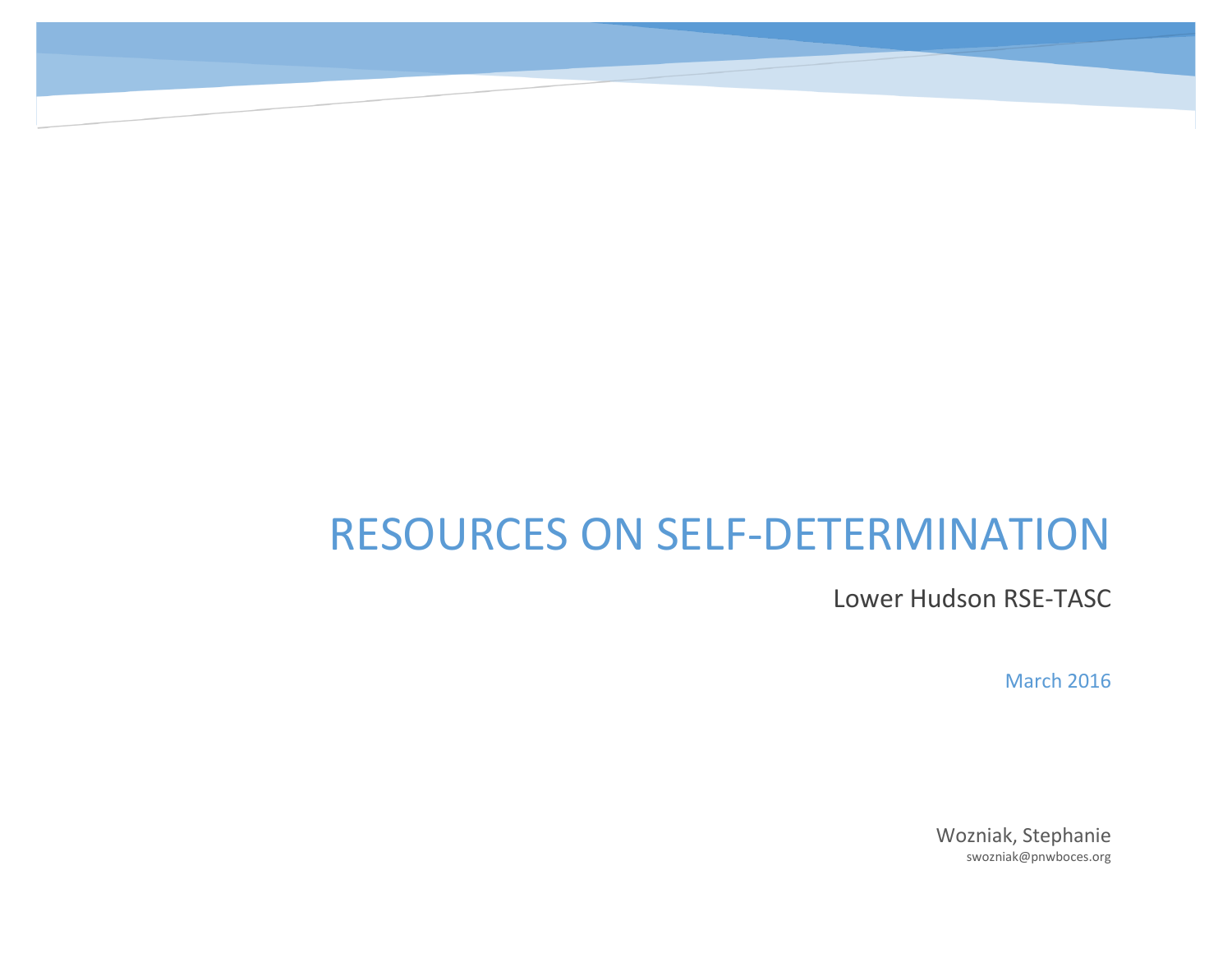#### **i'm determined <http://www.imdetermined.org/>**



Self-Determination Assessments **<http://www.imdetermined.org/educators/resources/>** Lesson Plans **[http://www.imdetermined.org/quick\\_links/life\\_lines/](http://www.imdetermined.org/quick_links/life_lines/)**

*The I'm Determined project, a state directed project funded by the Virginia Department of Education, focuses on providing direct instruction, models, and opportunities to practice skills associated with selfdetermined behavior. This project facilitates youth, especially those with disabilities to undertake a measure of control in their lives, helping to set and steer the course rather than remaining the silent passenger.*

FREE

FREE



## **ChoiceMaker Self-Determination Assessment & Lessons**

**[http://www.ou.edu/content/education/centers-and-partnerships/zarrow/choicemaker-curriculum/choicemaker-self-determination](http://www.ou.edu/content/education/centers-and-partnerships/zarrow/choicemaker-curriculum/choicemaker-self-determination-materials.html)[materials.html](http://www.ou.edu/content/education/centers-and-partnerships/zarrow/choicemaker-curriculum/choicemaker-self-determination-materials.html)** Th[e ChoiceMaker Self-Determination Transition Curriculum](http://www.ou.edu/content/dam/Education/documents/ChoiceMaker%20Curriculum.pdf) (pdf) teaches middle and secondary students the self-determination skills needed to be successful in school and adult life. It consists of three strands:

- 1. Choosing educational, vocational, and personal goals
- 2. Expressing goals via active student involvement in IEP meetings
- 3. Taking action to attain IEP goals

Six ChoiceMaker Self-Determination instructional packages teach students the skills identified in the ChoiceMaker Curriculum.

Educators and family members of individuals with disabilities may download ChoiceMaker lesson materials at no cost. Feel free to modify and improve the lessons. Please send your modified versions and suggestions to [zarrowcenter@ou.edu](mailto:zarrowcenter@ou.edu) so that they may be considered for posting for others to use.

*Funding from the U.S. Department of Education, Office of Special Education Programs supported the development and field testing of the ChoiceMaker Curriculum materials*

Stephanie Wozniak, Lower Hudson Regional Special Education Technical Assistance Support Center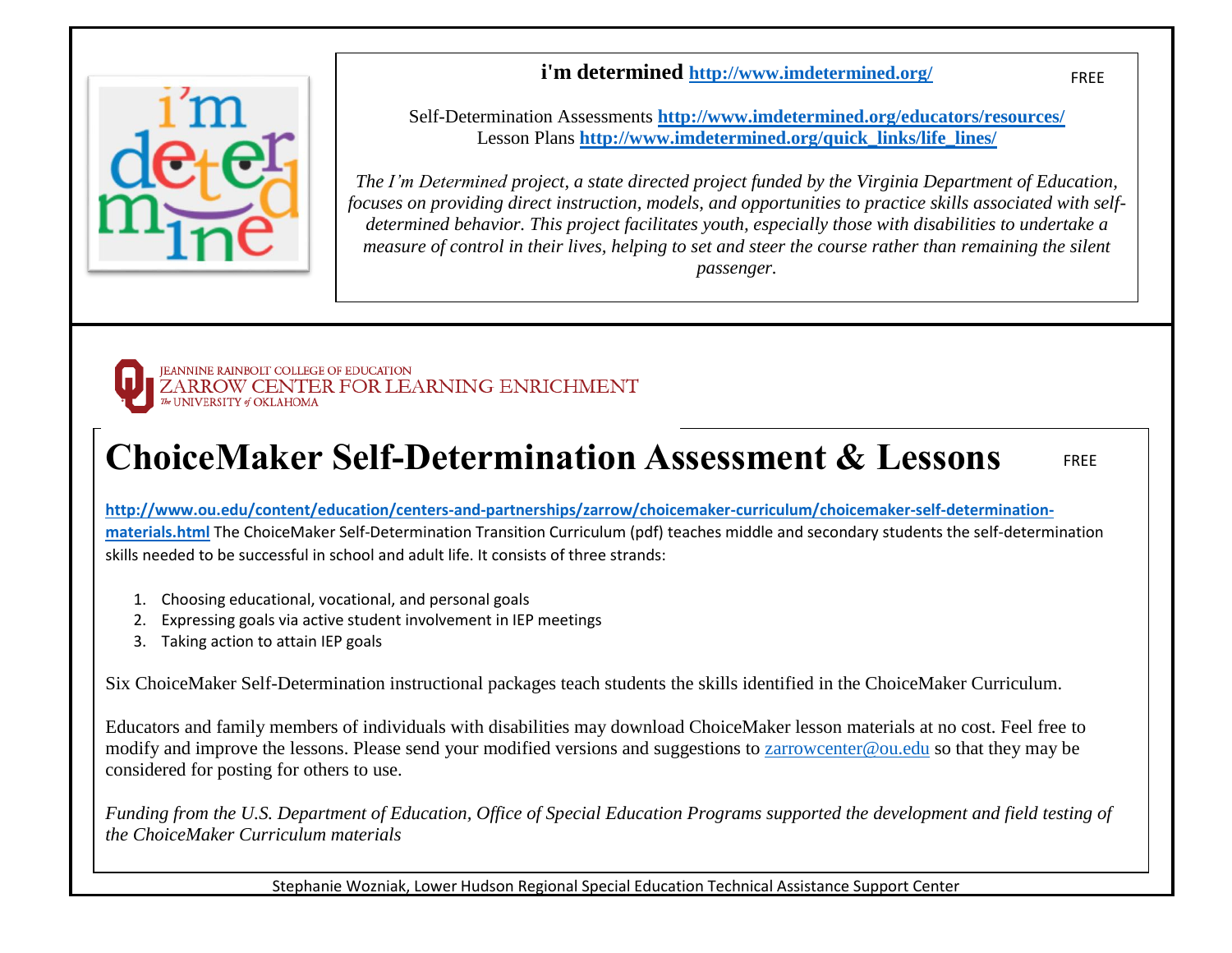

### **IMD3 App**

FREE

#### **<https://itunes.apple.com/us/app/imd3/id932867714?mt=8>**

*The I'm Determined One3 is a tool set to empower students with disabilities and educators. The latest edition of the I'm Determined Project's tool set, allows students to create self-evaluations, set individual goals, and plan good days. The app combines the functionality of the OnePager, Goal Setting, and Good Day Plan into one easy to use application; keeping your students entries all in one place. This allows for educators to comprehensively evaluate students, review their progress over time, and make adjustments within the classroom to best cater to successful outcomes for your class.*

### **It's My Future! App**

\$2.99

#### **[https://itunes.apple.com/us/app/its-my-future!/id599009088?mt=8&ign](https://itunes.apple.com/us/app/its-my-future!/id599009088?mt=8&ign-mpt=uo%3D2)[mpt=uo%3D2](https://itunes.apple.com/us/app/its-my-future!/id599009088?mt=8&ign-mpt=uo%3D2)**

 *provides self-paced videos to enable people with developmental disabilities to learn It's My Future is designed to support adults with developmental disabilities to become more self-determined and to meaningfully participate in their annual planning meetings. This App, produced by AbleLink Technologies, Inc. in conjunction with the Kansas University Center on Developmental Disabilities at the University of Kansas, more about planning meetings.*

#### **Helpful Toolkits**

*Advising Through Self-Determination [http://ngsd.org/sites/default/files/advising\\_through\\_self](http://ngsd.org/sites/default/files/advising_through_self-determination.pdf)[determination.pdf](http://ngsd.org/sites/default/files/advising_through_self-determination.pdf)*

It's My Future!

*Self-Determination Toolkit* **<http://www.asec.net/Archives/Transitionresources/ToolKit.pdf>**

> It's my Future Toolkit **<http://www.aucd.org/docs/Its%20My%20Future.pdf>**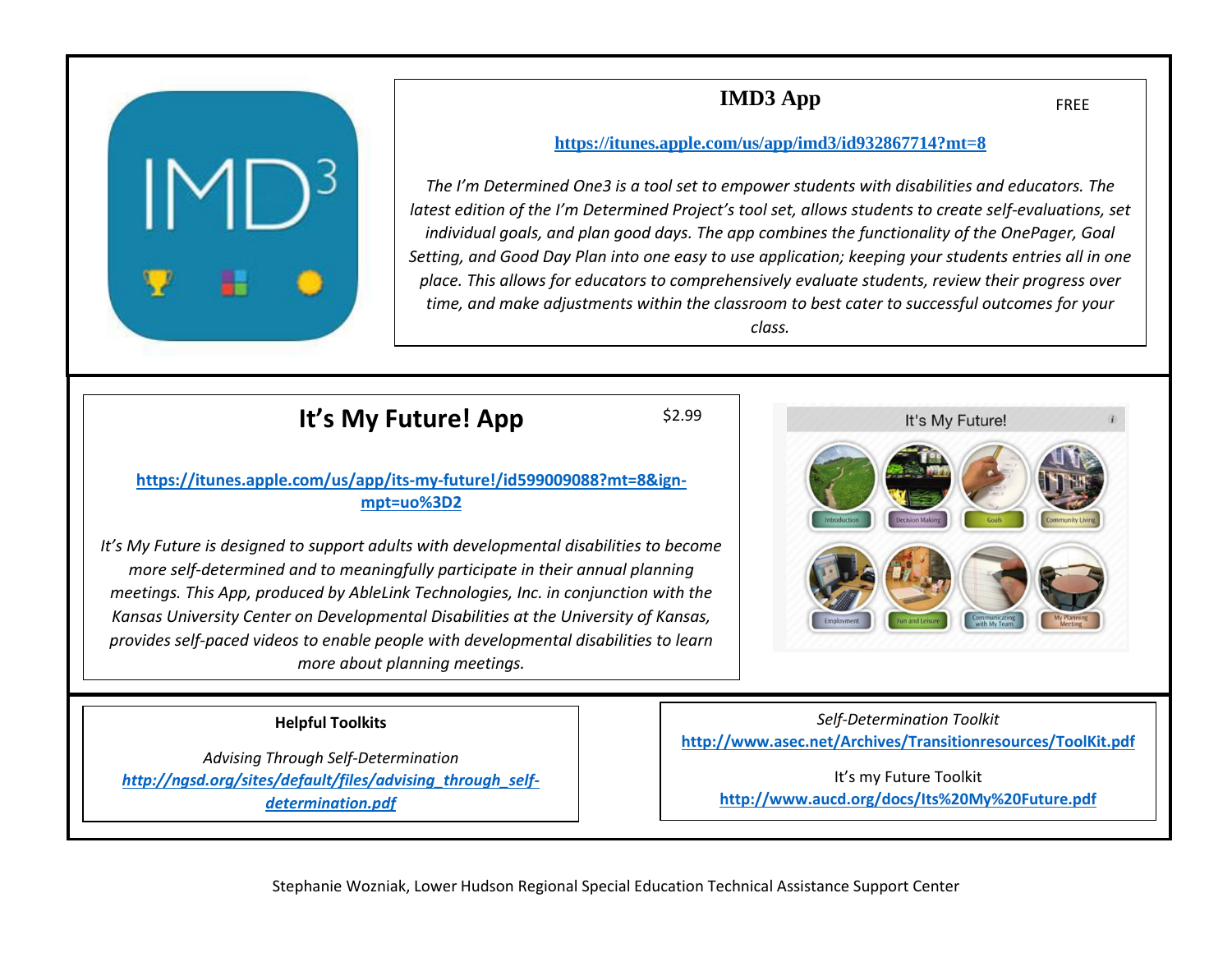*With a constant focus on self-determination, the NEXT S.T.E.P. (Student Transition and Educational Planning) curriculum helps students learn how to take charge of their own transition planning process. The topics range from jobs, education and training, personal life, and living on one's own. The ultimate goal of this curriculum is to help students assume responsibility for important life decisions with support from teachers and parents. NEXT S.T.E.P. contains 16 lessons with fully developed lesson plans PLUS scope and* 

*sequence for the lessons to increase student involvement. Enrichment activities and reduced paperwork increase student motivation as they develop their own Individualized Transition Plans. The manual, Teachers Talking to Teachers, contains useful suggestions from teachers who have used the NEXT S.T.E.P. curriculum successfully*





**<http://www.stateart.com/works.php?workId=4>**

*My Future My Plan is a transition planning resource can be used to engage groups of students with disabilities, their families, and professionals in the transition planning process. It includes a video, video discussion guide, a planning and resource book for students, and a guide to the book for family members and teachers. My Future My Plan encourages students to take a lead role in planning the life they want after high school. The award-winning resource was developed in collaboration with the National Center on Secondary Education and Transition at the Institute on Community Integration (UCEDD), University of Minnesota. It is available with close captions, in Spanish and English language versions, with audio descriptions for people with low vision, and in large print and braille editions. The student workbook contains over 300 pages of useful information and photocopyable forms including a sample IEP.*

## National Gateway<br>to Self-Determination Resources. Information. Research to Practice.

**<http://www.ngsd.org/>**

*A clearinghouse for resources, training, and information on promoting selfdetermination. Leadership of the National Training Initiative is comprised of representatives from five University Centers for Excellence in Developmental Disabilities (UCEDD), also funded by ADD.*

Stephanie Wozniak, Lower Hudson Regional Special Education Technical Assistance Support Center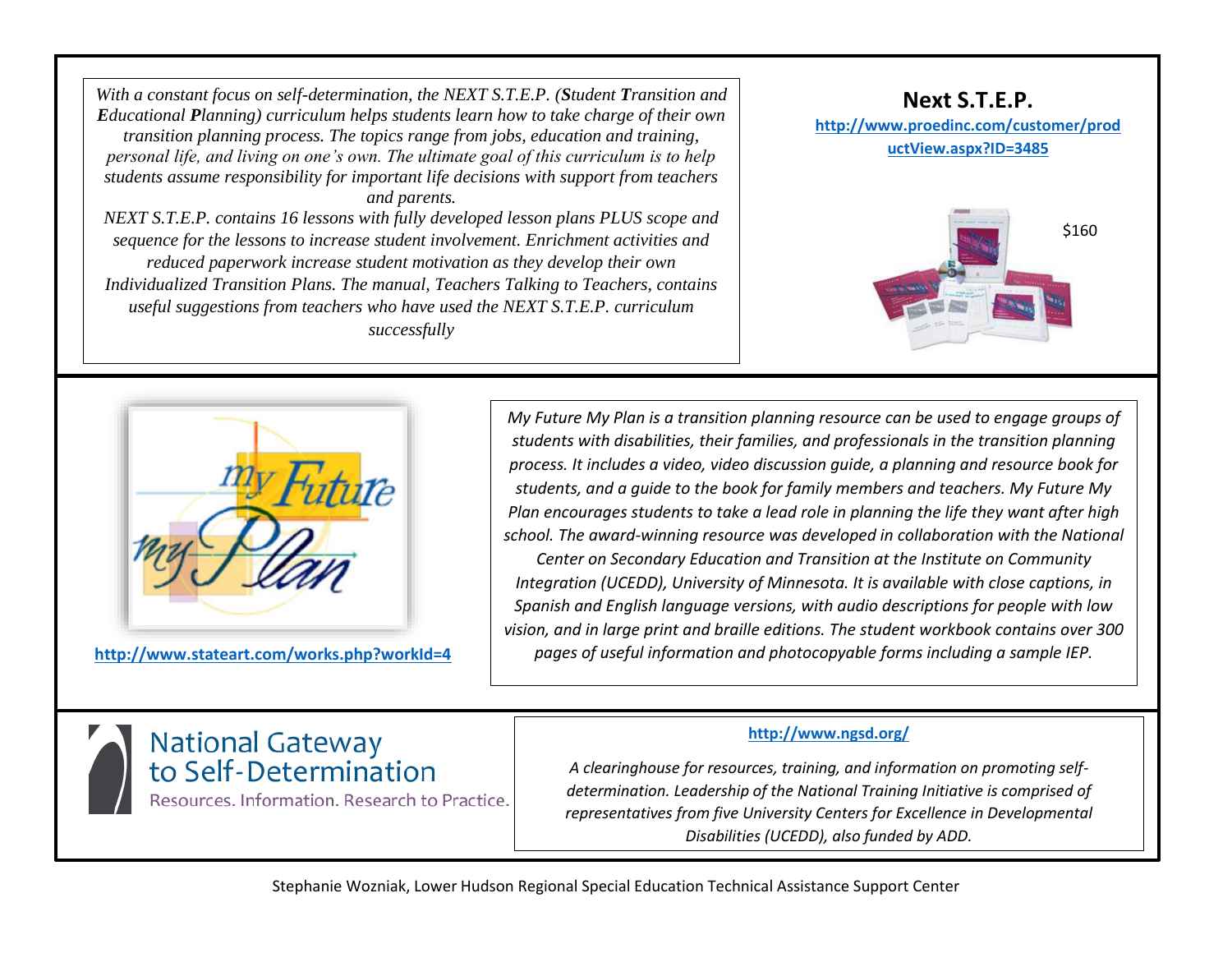| <b>Self-Determination Assessments</b> |                                                                                                       |                         |                                 |                                                                                       |
|---------------------------------------|-------------------------------------------------------------------------------------------------------|-------------------------|---------------------------------|---------------------------------------------------------------------------------------|
|                                       |                                                                                                       | \$COST\$                | <b>Completed by</b>             | <b>Comments</b>                                                                       |
|                                       | <b>Supplier/Web Site</b>                                                                              |                         |                                 |                                                                                       |
| AIR Self-                             | http://www.ou.edu/content/education/centers-<br>and-partnerships/zarrow/self-determinationassessment- | <b>FREE</b>             | Parent                          | The AIR measures two broad self-<br>determination components. Capacity refers         |
| Determination<br>Assessment           | tools/air-self-determination-                                                                         |                         | Educator                        | to the student's knowledge, abilities, and                                            |
|                                       | assessment.html                                                                                       |                         | <b>Student</b>                  | perceptions that enable them to be self-<br>determined. Opportunity refers to the     |
|                                       |                                                                                                       |                         |                                 | student's chances to use their knowledge                                              |
|                                       |                                                                                                       |                         |                                 | and abilities.                                                                        |
| <b>ARC Self-</b>                      | http://www.ou.edu/content/education/centers-                                                          | <b>FREE</b>             | <b>Student</b>                  | ARC Scale yields a total self-determination                                           |
| Determination                         | and-partnerships/zarrow/self-determination-<br>assessment-tools/arc-self-determination-               |                         |                                 | score and 4 sub-scores                                                                |
| Assessment                            | scale.html                                                                                            |                         |                                 | Autonomy<br>Self-Regulation                                                           |
|                                       |                                                                                                       |                         |                                 | <b>Psychological Empowerment</b><br>$\bullet$                                         |
|                                       |                                                                                                       |                         |                                 | Self-Realization                                                                      |
| Personal                              | http://www.ouhsc.edu/thecenter/products/childpref erence.asp                                          | <b>FREE</b>             | The individual                  | These two tools provide self-advocates,                                               |
| Preference                            |                                                                                                       |                         | with a disability,              | families, professionals, and academic and                                             |
| Indicators                            | http://www.iidc.indiana.edu/styles/iidc/defiles/INS                                                   |                         | family                          | community colleagues a means to develop                                               |
|                                       | TRC/Webinars/Personal Preference Indicator.p df                                                       |                         | members,                        | plans that match the needs, strengths, and<br>preferences of students and adults with |
|                                       |                                                                                                       |                         | friends,                        | developmental disabilities.                                                           |
|                                       |                                                                                                       |                         | and                             |                                                                                       |
|                                       |                                                                                                       |                         | knowledgeable                   |                                                                                       |
| <b>Field Hoffman</b>                  | https://www.ghaea.org/index.php?option=com c                                                          | <b>FREE</b>             | professionals<br><b>Student</b> | Assess knowledge, behavior, and affective                                             |
| Self-                                 | ontent&view=article&id=412%3Atransitionplanning-field-                                                |                         |                                 | components of self-determination. Focuses                                             |
| Determination                         | hoffman-self-determinationassessment-                                                                 |                         | Educator                        | on and                                                                                |
| Assessment                            | battery&catid=16&Itemid=105                                                                           |                         | Parent                          | delineates those variables related to self-                                           |
| <b>Battery</b>                        |                                                                                                       |                         |                                 | determination that are within the individual's                                        |
|                                       |                                                                                                       |                         |                                 | control and are potential targets for<br>instructional intervention.                  |
| <b>Book - Series:</b>                 | http://www.proedinc.com                                                                               | \$121 for               | Re-producible                   |                                                                                       |
| Informal                              |                                                                                                       | All 3 Books             | questionnaires                  | Employment<br>Daily Living                                                            |
| Assessments for                       |                                                                                                       | \$47 for the            | and                             | Health                                                                                |
| Transition                            |                                                                                                       |                         | activities for<br>students      | Self-Determination                                                                    |
| Planning                              |                                                                                                       | Overview<br><b>Book</b> |                                 | Leisure Activities                                                                    |
|                                       |                                                                                                       |                         |                                 | <b>Community Participation</b><br><b>Interpersonal Relationships</b>                  |
|                                       |                                                                                                       |                         |                                 |                                                                                       |